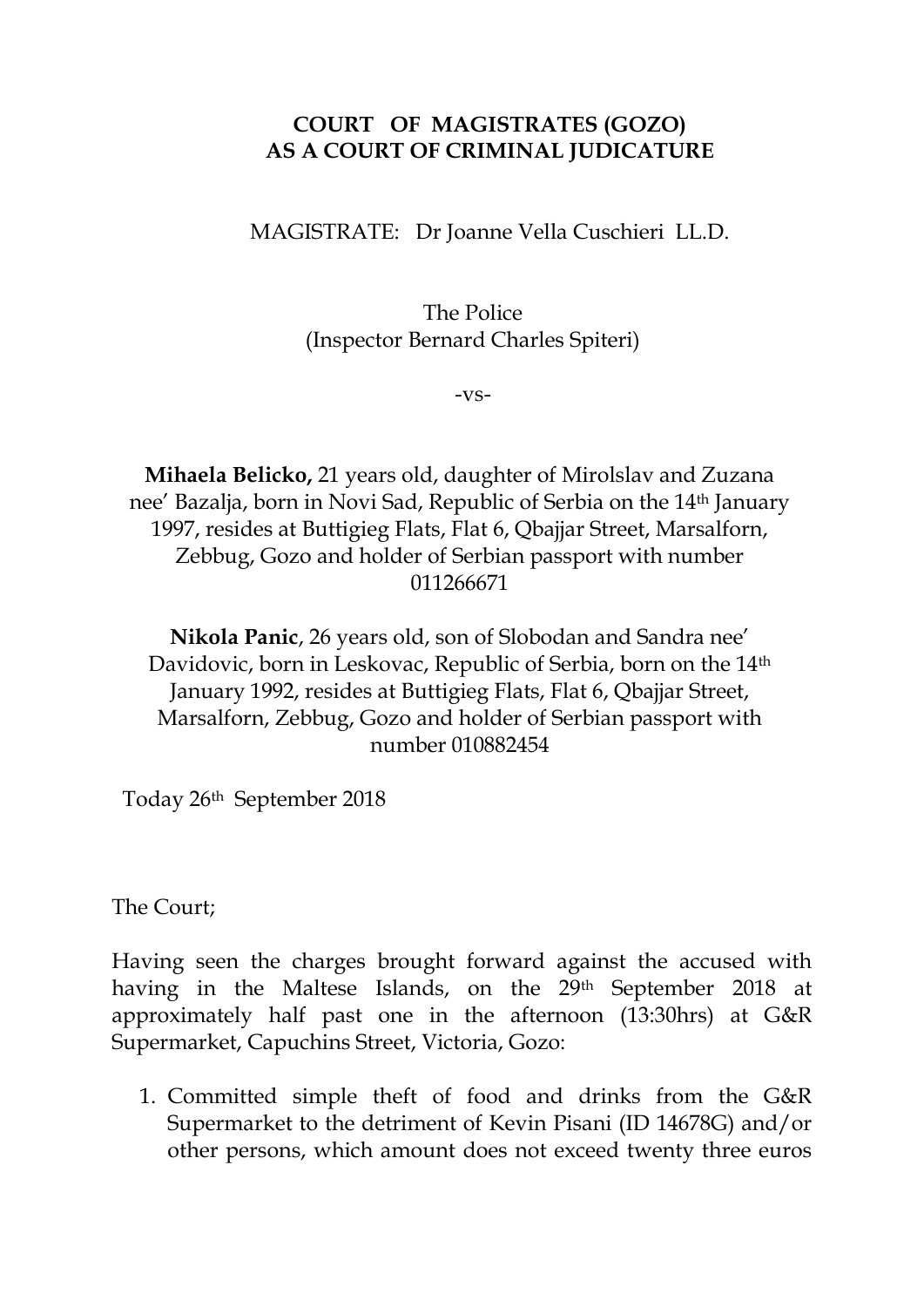and twenty nine cents ( $\epsilon$ 23.29), and this in violation of articles 18, 284 and 285 of Chapter 9 of the Laws of Malta.

2. And also in the same date, time, place and circumstances, attempted to steal food to the detriment of Kevin Pisani (ID 14678G) and/or other persons from the G&R Supermarket, which crime was not completed in consequence of some accidental cause independent of their will, and which theft is simple and exceeds twenty three euros and twenty nine cents ( $\in$ 23.29), and this in violation of Articles 18,  $41(1)(a)$ , 284 and 285 of Chapter 9 of the Laws of Malta.

After having heard the offenders plead guilty to the charges at an early stage of the proceedings, which guilty plea was confirmed by the same offenders after the Court, in terms of section 453 (1) of Chapter 9 of the Laws of Malta, warned them of the legal consequences of that guilty plea, and allowed them sufficient time to re-consider their reply, and to change it;

After having heard the oral submissions on the punishment;

Considered that:

From the evidence brought forward and from the guilty plea registered by the offenders themselves, the Court concludes that the offenders are guilty of the charges laid against them.

As regards the punishment, the Court took into consideration the fact that the offenders admitted to the charges at a very early stage of the proceedings, that they co-operated with the police, that the stolen items have been recovered, the minimal value of the objects stolen, that the accused genuinely appeared to have regretted their actions and made their apologies to the parte civile in court who on his behalf accepted the apologies.

For these reasons the Court after having seen sections 18, 284, 285, 41(1)(a) of chapter 9 of the Laws of Malta on their admission finds offenders guilty of the charges brought against them and condemns conditionally discharges the accused under the provision of section 22(1) of Chapter 446 of the Laws of Malta on condition that said accused commit no offence within a period of one year from today.